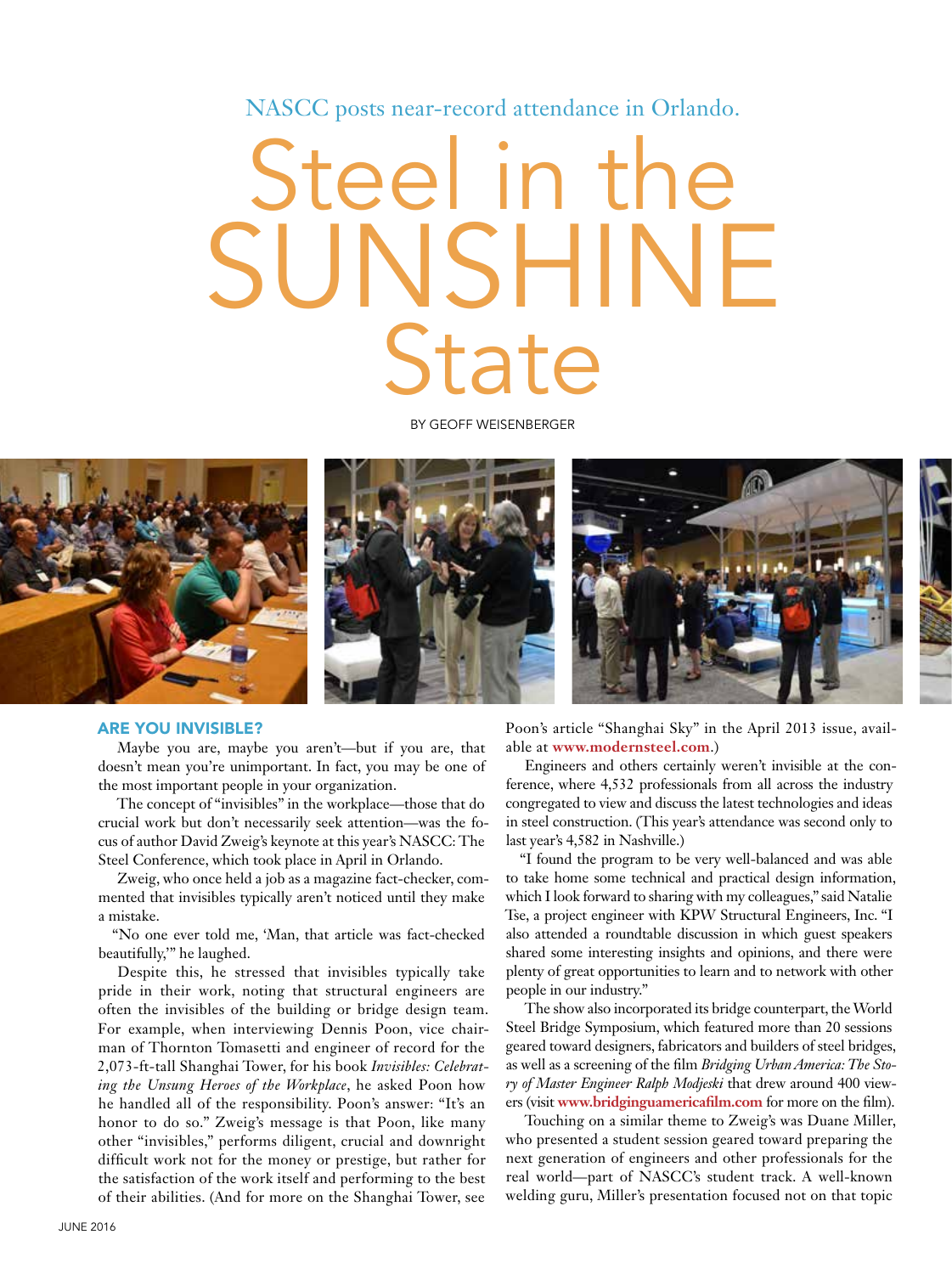## At the Top of their Game

Fourteen leaders from across the structural steel design, construction and academic communities received distinguished awards from AISC at April's NASCC: The Steel Conference in Orlando. Duane Miller received the Robert P. Stupp Award for Leadership Excellence, one of AISC's highest honors, and John Nolan received the Chairman's Award for outstanding service as a member of the AISC Board of Directors. Gregory Deierlein, Geoffrey Kulak and James Stori were honored with Lifetime Achievement Awards, and Special Achievement Awards were presented to Glenn Bishop, Brad Davis, Larry Fahnestock, Vernon Mesler and Mark Saunders. In addition, AISC honored the inaugural recipients of its new Early Career Faculty Award (pictured at right): Caroline Bennett, Matthew Eatherton, Jason McCormick and Christopher Raebel. The winners were all recognized during the conference awards presentation and opening keynote.



For more about each winner, see the related March 28 news item at www.aisc.org.



but rather on the broader concept of making one's mark in the working world. He stressed that while technical knowhow is what gets an employee in the door, after that, value is determined and cultivated in a much different way. It's about personality and business acumen—the type of wisdom that is valuable in any industry. A few points he touched upon were: telling a customer when they're wrong (but you'd better be right!); recognizing that selling is getting people to take actions they wouldn't have had you not showed up; the importance of first impressions; coming up with a \$1 million idea not overnight but rather over the course of your career; not solving one problem by creating another; learning something from everyone you meet; taking care of other people's problems first; and not discounting instinct.

At the same time, Miller provided a valuable reminder to students—and perhaps all of us—that the portion of our industry that doesn't work in offices is equally important, and he did get in a plug for welding. "If you don't think welding is fun, then you don't know welding," he quipped, and encouraged interested students to visit his company's (Lincoln Electric) booth in the exhibition hall to test out some of what they'd learned at his presentation—and potentially launch a career.

Speaking of the exhibition hall, there was plenty of welding equipment—and plenty of other equipment, as well as heavy machinery, software, services and shop and field solutions—on display. Cloud-based information sharing was one

of the recurring themes from the software vendors, as were the use of mobile apps and increased offerings for seismic applications. (For more on these trends and others observed at NASCC's exhibit hall, be sure to check out next month's "Hot Products" section.)

"Once again, NASCC was a great opportunity for us to connect with our customers and the industry to evaluate how we can better provide solutions for them," said Michael Gustafson, Autodesk's structural engineering industry strategy manager. "It was exciting to hear so many attendees talk about implementing new technologies, and we're looking forward to helping the industry ride the wave of a recovering construction economy."

For those not able to attend NASCC—or if you were there but couldn't be two places at once—AISC posts recordings of all of the sessions at **www.aisc.org/2016nascconline** about two months after the conference.

And roughly nine months after *that*—specifically, March 22- 25, 2017—NASCC heads back to San Antonio, host city for the show in 2005. Between now and then, whether you're an invisible or someone who is front and center, make the best of your role in the steel construction industry. As Zweig pointed out, for invisibles (and others), it's typically the work itself that is the reward. And in the case of the steel industry, when we do our best work, we have the opportunity to reward not only ourselves but also building owners and occupants with truly amazing and efficient buildings that are anything but invisible.